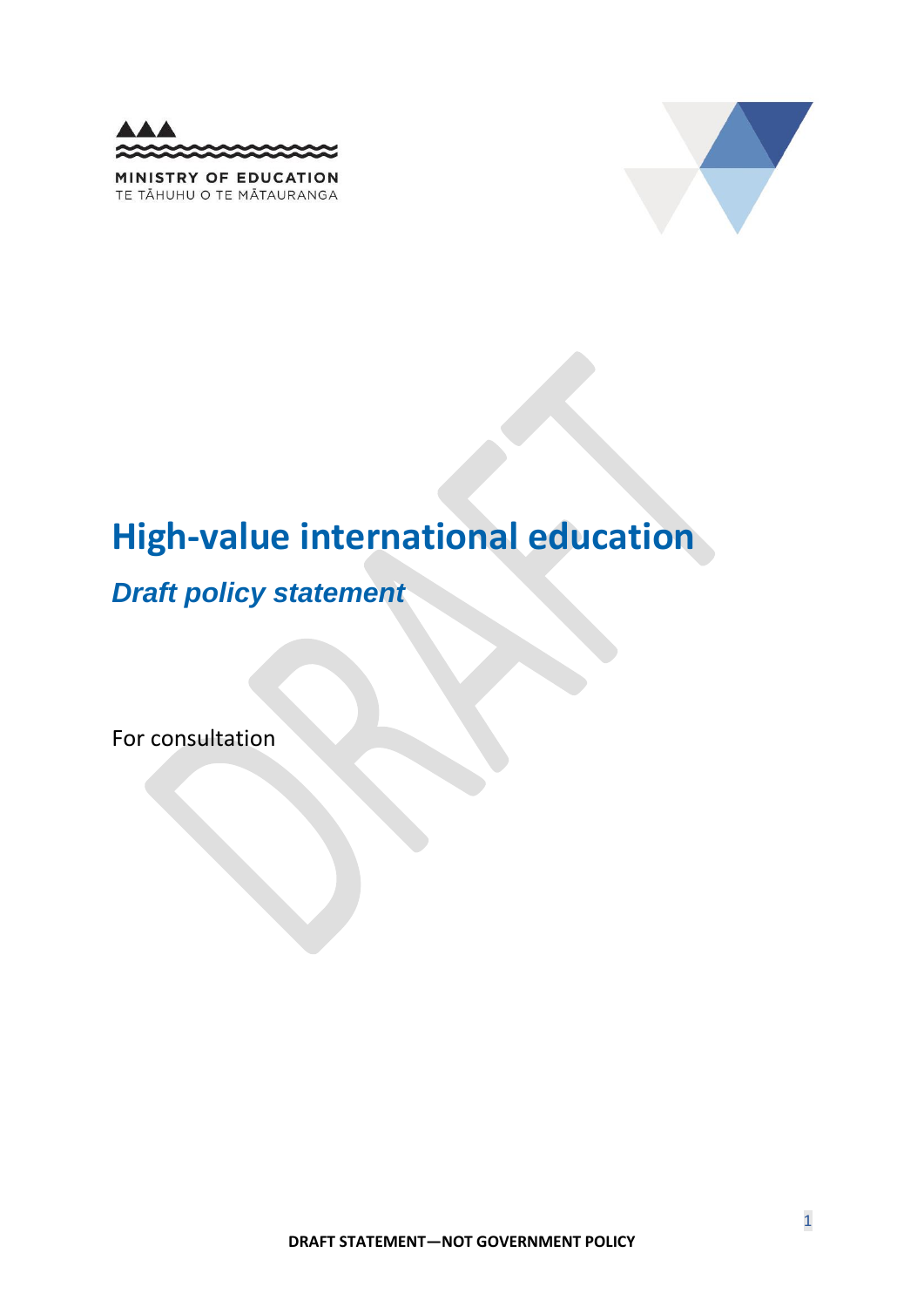### *Draft policy statement:*  **High-value international education**

This draft policy statement on high-value international education has been developed by the Ministry of Education in consultation with the Ministry of Business Innovation and Employment, the Ministry of Foreign Affairs and Trade, Education New Zealand, the Tertiary Education Commission, and the New Zealand Qualifications Authority.

We encourage you to provide feedback to help us define what 'high value' means for international education going forward. Your views will help inform the final policy statement which will give a clear steer on the direction for international education as we rebuild and deliver on the longer-term goals outlined in the International Education Strategy.

Once you have read this draft statement and accompanying A3, we would appreciate your answers to the consultation questions in the box below, in addition to any other general or specific feedback you would like to offer.

#### **CONSULTATION QUESTIONS**

- **Do you support the proposed definition of value? Why or why not?**
- **Is there anything missing from the policy statement?**

#### **PURPOSE**

The purpose of this statement, together with the accompanying A3, is to establish:

- what 'high value' means for ākonga/students and the international education sector
- the key markets Government will focus on to achieve a 'high value' shift.

An agreed understanding of value will:

- provide a clear basis for policy and decision making
- provide clarity and transparency for ākonga/students and the sector on the market direction
- align cross-government objectives and work programmes
- guide the identification of future ākonga/student cohorts for border exemptions

This statement will be used to inform work programmes that aim to achieve the three overarching goals of the International Education Strategy – excellent education and ākonga/student experience, sustainable growth, and developing global citizens.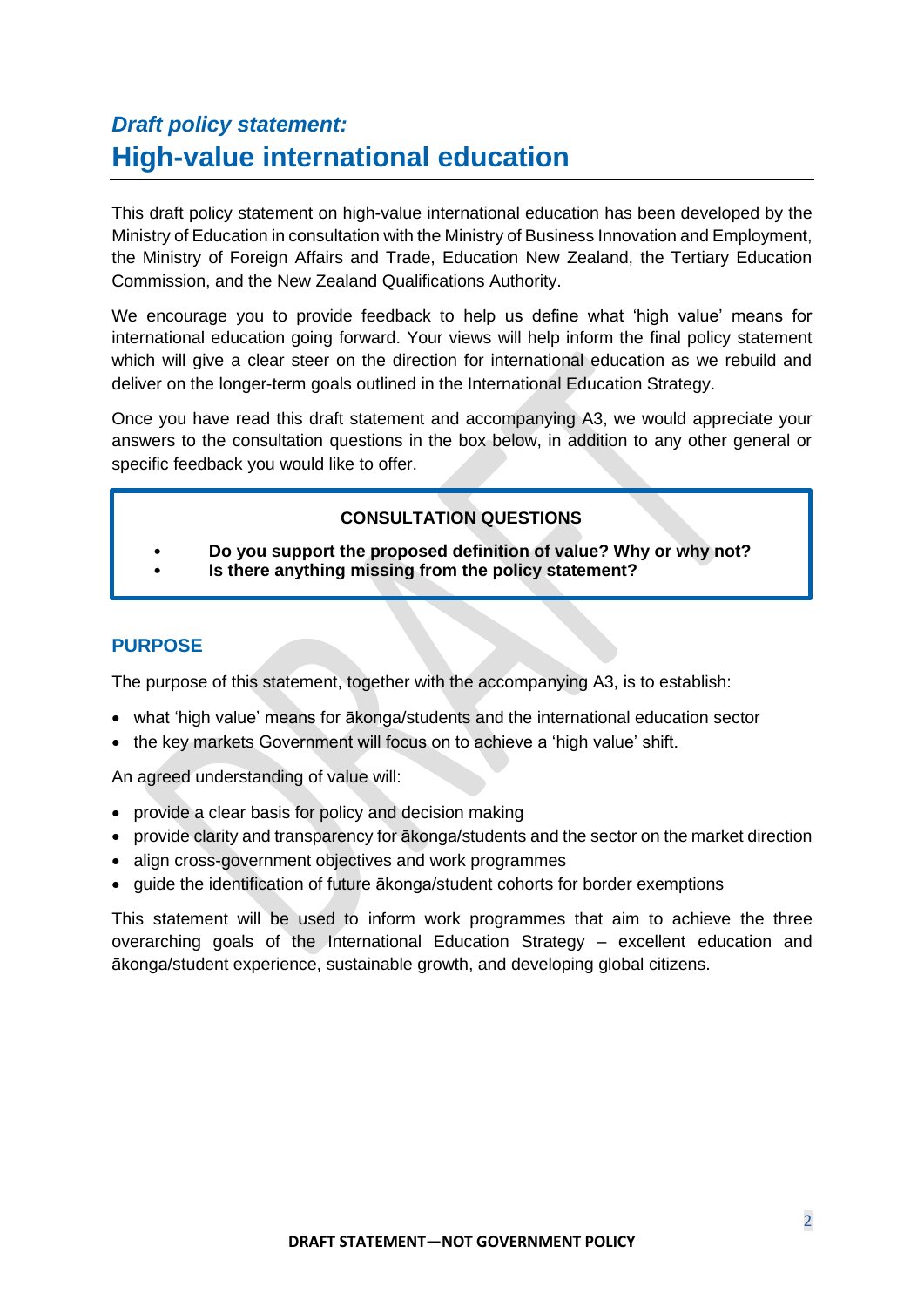#### **WHY IT MATTERS**

New Zealand's International Education Strategy 2018-2030 released in August 2018 sets the vision and clear objectives for international education. The strategy signalled a move from international education as a revenue generating export industry, to one that focuses on quality of education, and higher value markets. The strategy has three overarching goals:

- 1. Delivering an excellent education and ākonga/student experience
- 2. Achieving sustainable growth
- 3. Developing global citizens

Prior to the COVID-19 pandemic, shifts in policies and settings were already starting to achieve the key goals of the International Education Strategy. COVID-19 has significantly disrupted the sector, and its impact is likely to worsen over the short term. This provides an opportunity to accelerate the 'high value' strategic shift signalled in the International Education Strategy and embed this in the sector's rebuild.

In making this shift, we need to be clear about what 'high value' looks like. We need to consider where we will be offering incentives to protect and enhance areas of high value, and where we will pivot and develop new offerings. A carefully managed approach to rebuilding the sector is the most effective way to realise the goals of the International Education Strategy, clarify the value we are aiming for, reduce risk, and raise social license around international education in New Zealand.

#### **DEFINITION**

**High value international education** refers to a system that:

- provides **excellent education and ākonga/student experience**
- targets and attracts **ākonga/students** in **high value markets**
- delivers a **range of value benefits to New Zealand** with **minimal risks**.

Alongside the provision of international education, a high value system will promote global citizenship and support opportunities for New Zealand ākonga/students to study abroad.

Key components are defined further below. The component definitions are linked and should therefore be considered together.

Excellent education and ākonga/student experience can be defined as quality programmes (delivered both onshore and offshore) that meet study plans, embedded in a positive overall ākonga/student experience.

Ākonga/students we want to attract are those motivated by education in coming to New Zealand, including those who want to pathway from offshore online study. They have the appropriate academic background, English language proficiency where required, and financial resources to succeed in their study, and provide maximum benefits to New Zealand across a range of areas of value.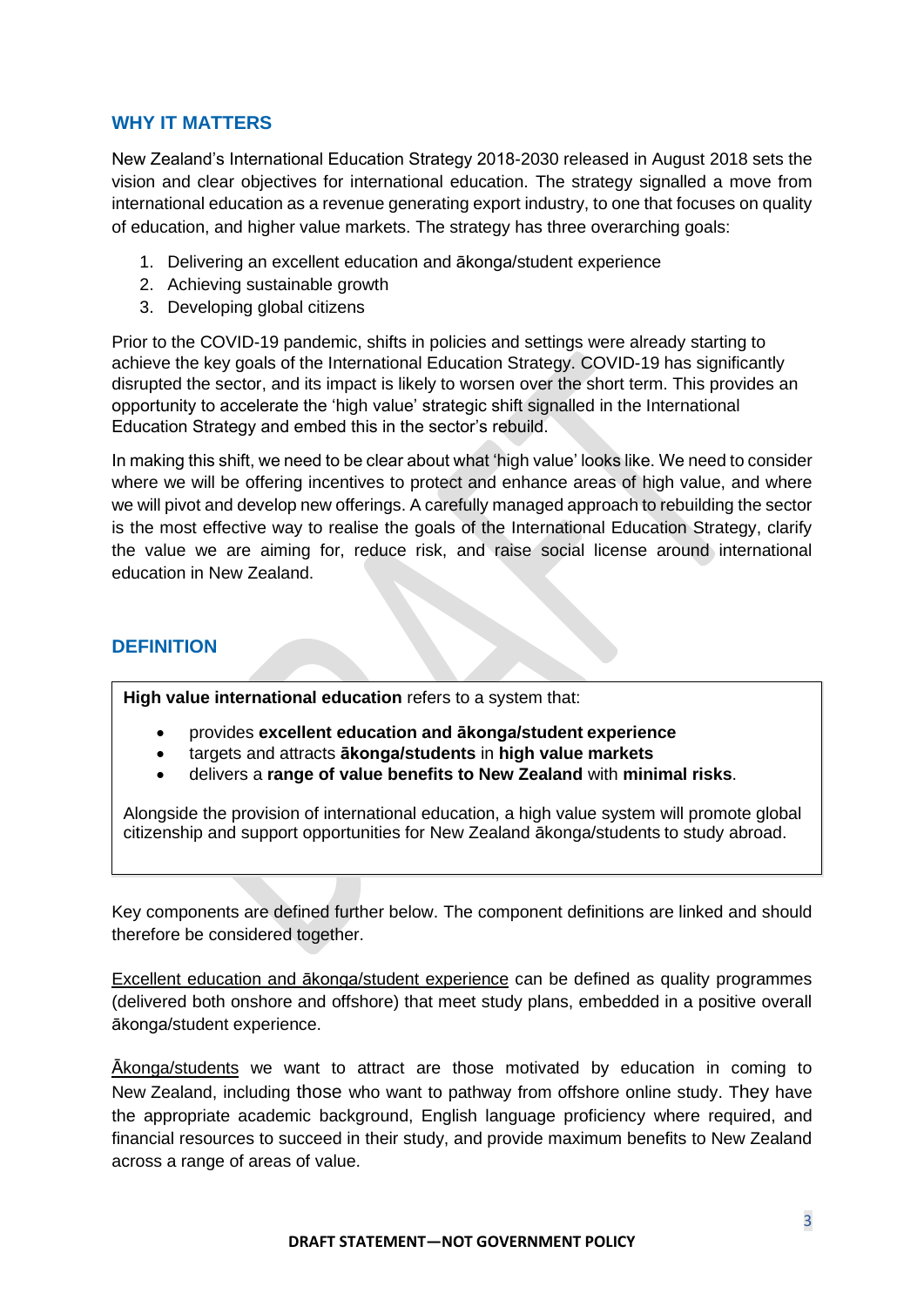High value markets will be identified as specific segments within diversified priority source countries, which may differ based on the profile of ākonga/students, the qualification, the sector and the region of New Zealand in which they wish to study.

Benefits to New Zealand include:

- **Immediate economic value:** revenue from international fees and wider ākonga/student spending, and from international education products and services
- **Longer term economic value:** longer-term benefits from research & innovation including partnerships, and high levels at human capital with any accompanying work rights and post-study pathways commensurate with potential value to ākonga/students and New Zealand
- **Education system value:** benefits to our domestic education system and ākonga/students
- **Cultural value:** social and cultural benefits to domestic ākonga/students and wider communities,
- **International relations value:** benefits that stem from deepening bilateral relationships through assisting partner countries' development, supporting international diplomacy and enhancing trade benefits.

Risks to be minimised include:

- Crown fiscal risks (particularly due to an over-reliance of the domestic system on international education revenue)
- Compromised quality and reputation of the New Zealand education system, due to:
	- o delivery of low-quality programmes
	- o low-quality providers with inappropriate ākonga/student recruitment practices
	- o poor student support and ākonga/student exploitation in the labour market
- Compromised wellbeing and safety of ākonga/students
- Weakening the integrity of the immigration system (e.g. through inappropriate use of international education, seen as a guaranteed path to residence)
- Providers marketing access to the labour market rather than the education experience
- Pressures on teacher supply and education capacity
- Pressure on housing and infrastructure, and labour market impacts
- International education revenue driving inequities in the domestic education system.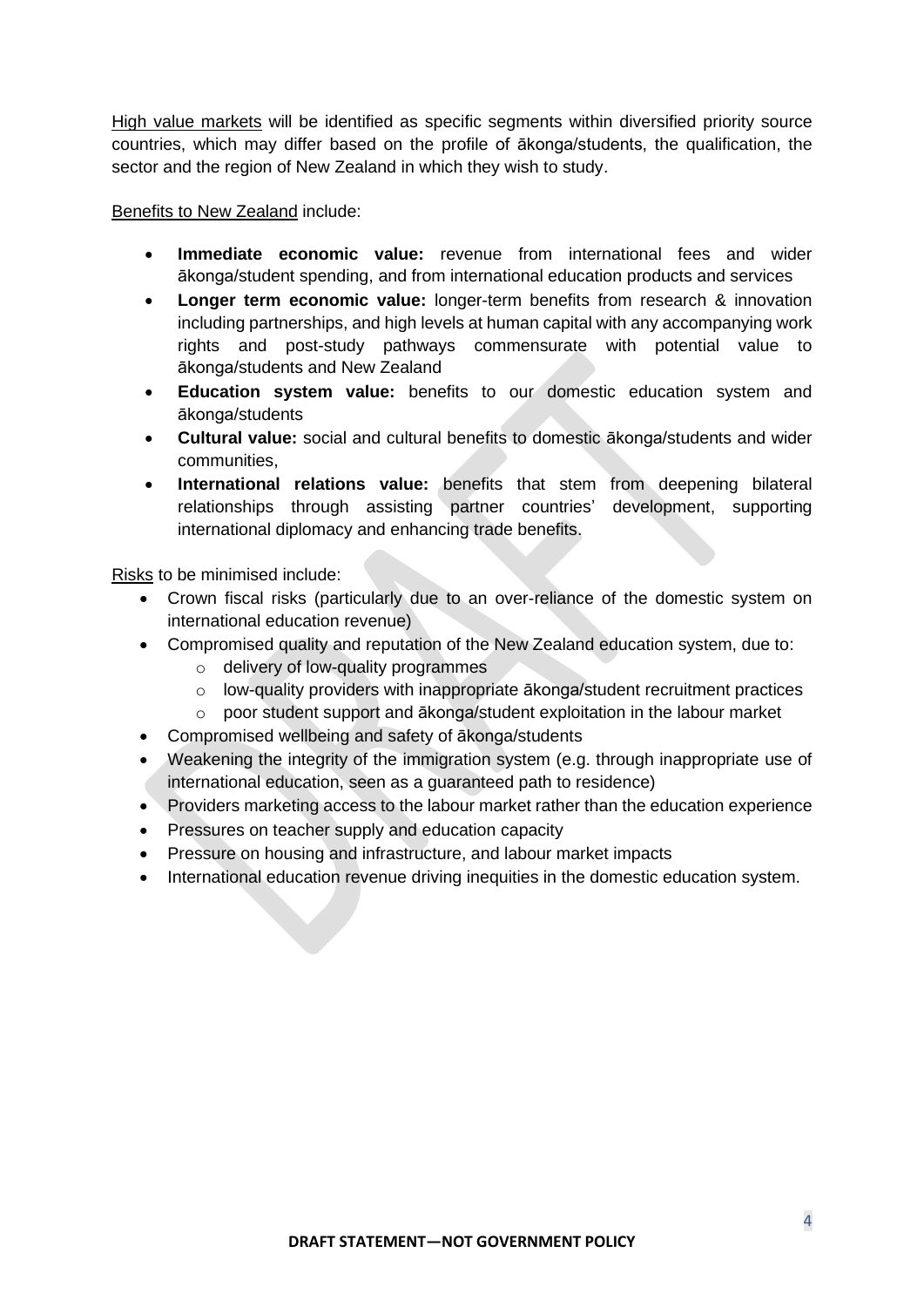#### **WHO AND WHERE WILL WE TARGET TO MAXIMISE VALUE?**

Our target markets are yet to be determined, and are likely to vary depending on the type of value we seek to maximise. The table below sets out the types of markets that are likely to contribute the highest value in each category.

| Value           | Markets and akonga/students                                                                                                        |
|-----------------|------------------------------------------------------------------------------------------------------------------------------------|
| Immediate       | Akonga/students participating in educational tourism e.g. English                                                                  |
| economic value  | language, school tour groups and Study Abroad                                                                                      |
|                 | Akonga/students who want to start their New Zealand study experience<br>through offshore study, including transnational education. |
| Longer term     | Long-term äkonga/students e.g. Secondary school, degree level and                                                                  |
| Economic value  | above, or ākonga/students who will likely pathway from one level of<br>study to another                                            |
|                 | Akonga/students who increase New Zealand's long-term human capital                                                                 |
|                 | and labour productivity.                                                                                                           |
| International   | A range of priority countries based on diplomacy, development and                                                                  |
| relations value | trade opportunities and/or commitments (e.g. Pacific partners)                                                                     |
|                 | Akonga/students that add to New Zealand's government to government<br>relationships                                                |
| Cultural value  | A variety of different countries and markets<br>$\bullet$                                                                          |
|                 | Markets that support outbound mobility for domestic akonga/students<br>$\bullet$                                                   |
|                 | Diversification, building higher growth specifically outside of the<br>$\bullet$<br>Auckland region                                |
| Education       | Akonga/students enrolled in programmes that align with key priorities or                                                           |
| system value    | areas where New Zealand is world-leading                                                                                           |

Taking into account potential changes to policy settings, our target market could include:

- Ākonga/students enrolled at secondary schools
- Ākonga/students enrolled at degree-level or above, particularly in programmes that align with key research and innovation priorities, or areas where New Zealand is worldleading (e.g. agricultural science, earthquake engineering, climate science)
- Ākonga/students in sub-degree programmes with a strong connection between study and work, and where any work rights meet immigration labour market tests
- Ākonga/students in post-graduate and professional degree who increase New Zealand's long-term human capital and labour productivity.
- PhD and research masters' ākonga/students, particularly in priority research & innovation areas
- Online and offshore offerings in tertiary education, where education is delivered exclusively online.

Similarly, our target markets could include:

- Existing markets where there is high demand but re-focussed on market segments that align with the 'high value' definition.
- Diversification into several emerging or less established markets.
- Markets where we are seeking to strengthen our bilateral relations.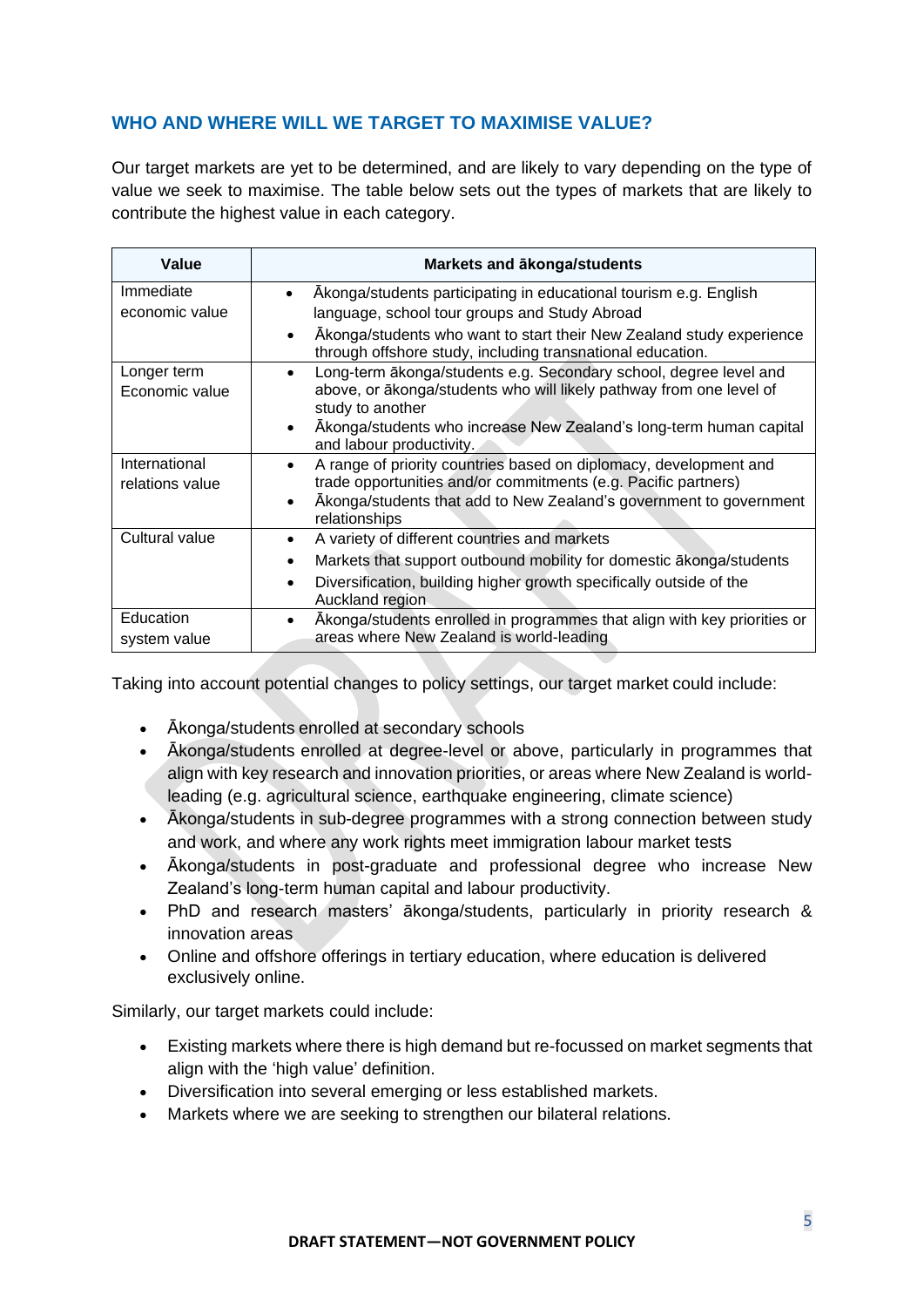#### **WHAT DOES SUCCESS LOOK LIKE?**

A transformed sector will be more resilient and diversified than our pre-COVID sector, with an optimal mix of sectors, modes of delivery (both onshore and offshore), and associated products and services. The transformed sector will have a focus on the system wide value for New Zealand.

We will be recognised by ākonga/students and other governments for our high-quality programmes in New Zealand's areas of excellence. The education provider meets the study plan of ākonga/students, delivers world-class pastoral care and creates a positive overall experience for ākonga/students. We will offer nuanced work rights and policy options that support ākonga/student integration into our communities, and deliver long-term benefit to New Zealand. We will build global partnerships and support global citizenship goals by supporting outbound mobility, exchanges and scholarships (when it is safe to do so).

Our system will attract ākonga/students who are well prepared to succeed academically and engage with our domestic ākonga/student and communities, some of whom will contribute to New Zealand research and innovation, including global research partnerships, and/or have the specialist skills our labour force needs.

A high value sector will enhance our domestic education system and provide cultural, social and economic benefits for New Zealanders. It will support internationalisation of the New Zealand curriculum and international exposure and understanding of Te Ao Māori. It will also strengthen cross-national education relationships in all education sub-sectors, and support our diplomatic aid and development objectives through a global network of international alumna and increased outbound mobility for New Zealanders.

#### **HOW DO WE GET THERE?**

#### *Immediate focus areas*

To achieve this 'high value' shift in markets and offerings, our immediate focus includes:

- bringing in priority ākonga/student cohorts while border restrictions remain in place
- maintaining established international connections, but with limited market expansion and recruitment while the global COVID-19 situation remains uncertain
- scenario planning to help identify which markets we will target as borders re-open
- reviewing key policy and regulatory settings to strengthen the system and the quality of education provision
- encouraging Crown-owned institutions to give effect to the policy direction once finalised
- expanding offshore provision as a pathway to onshore study for tertiary ākonga/students, and investigating options to recognise qualifications obtained online.

The government will specifically review work rights and the enrolment of international ākonga/students in primary and intermediate schools. The areas of value indicated in this policy statement may be refined following these reviews.